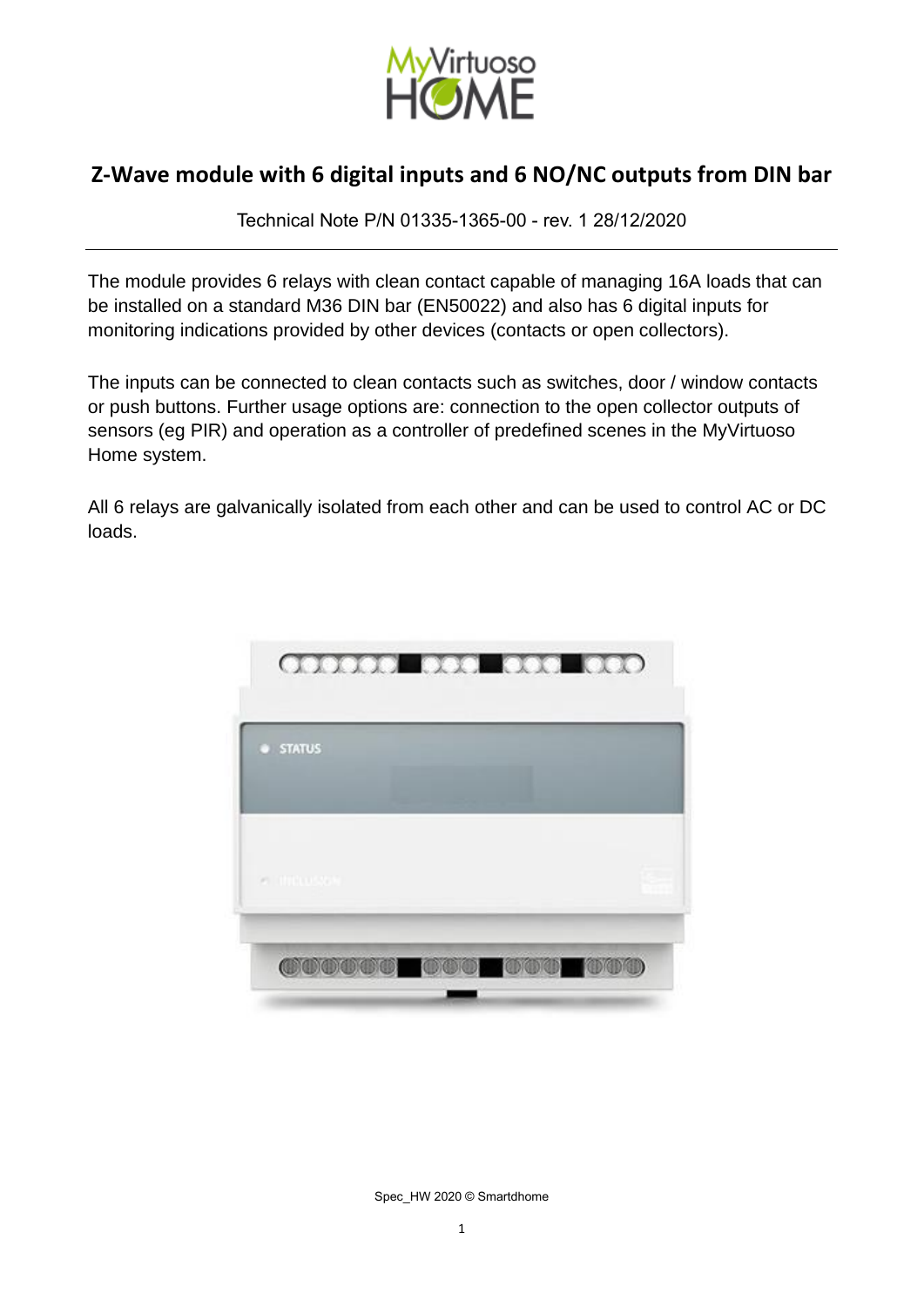

Technical Note P/N 01335-1365-00 - rev. 1 28/12/2020

#### **Features**

Protocol: Z-Wave. Power supply: 10-24 Vdc, 8-24 Vac (max 4 W). Screw terminals: 0.2-2.5mm². Outputs: 6 NO / NC relays. Switchable power: 16 A 250 Vac max. Input impedance: 10 kOhm. Wireless range: about 40 m in a plastic container. Dimensions: 105 x 86 x 60 mm. DIN occupation: 6 modules. Wireless certification: Z-Wave Plus. Certifications: EN 50491-3: 2009, EN 60669-2: 2004, EMC 2014/30 / EU, RoHS 2011/65 / EU LVD 2014/35 / EU.

#### **Accessorises**

15050-0019-00 - 12 Vdc 1° Power Supply.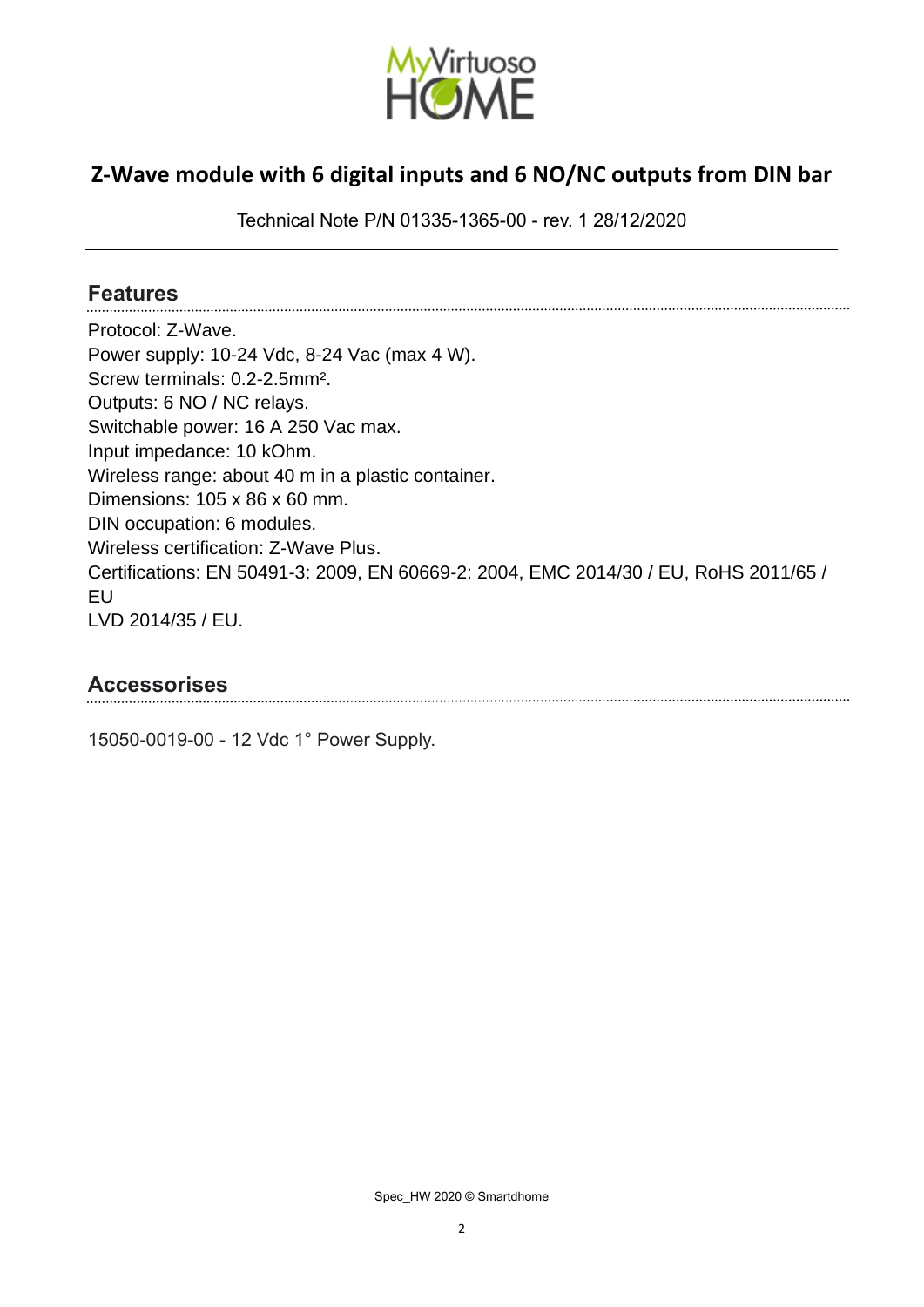

Technical Note P/N 01335-1365-00 - rev. 1 28/12/2020



Connection Diagram

Spec\_HW 2020 © Smartdhome